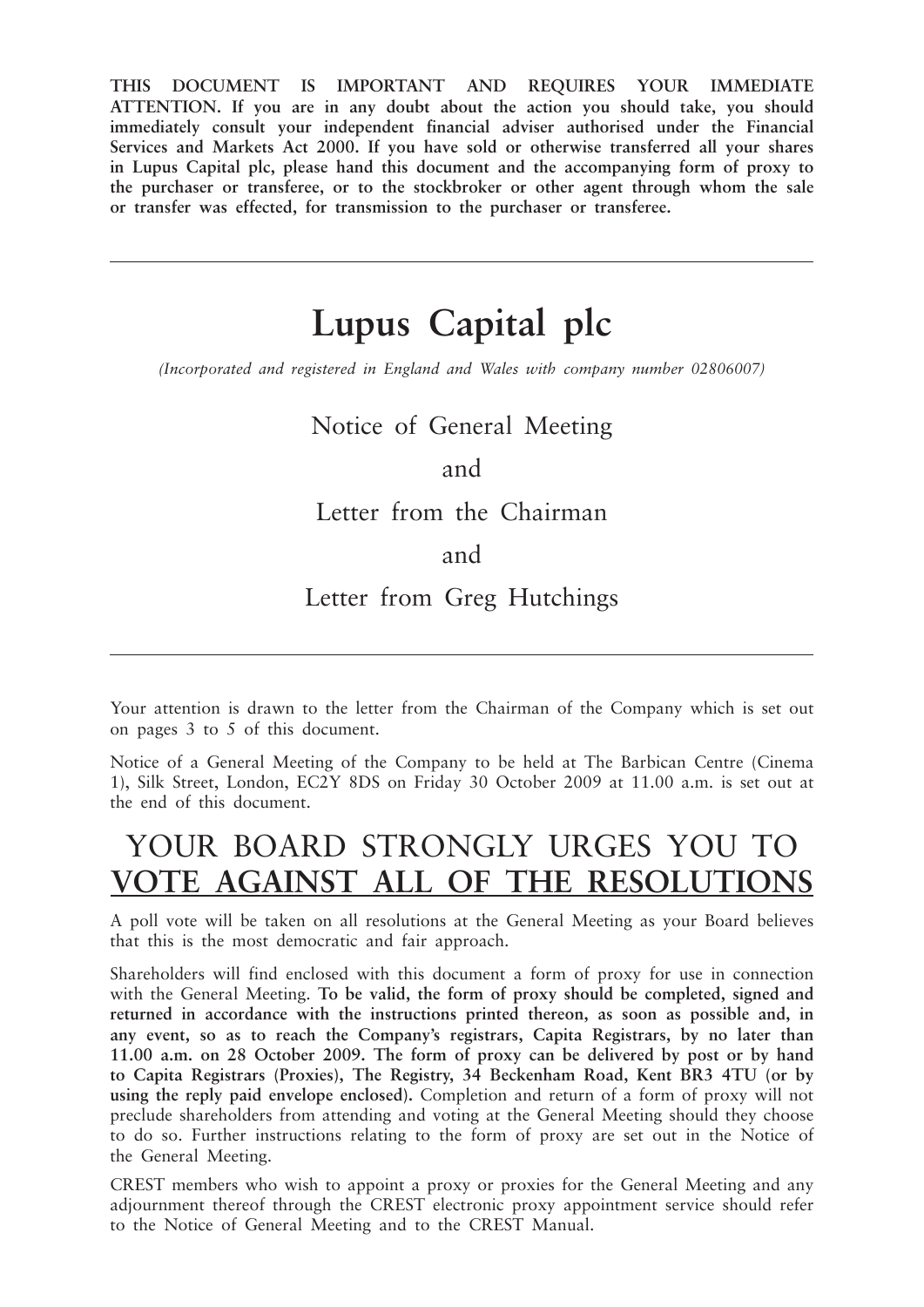#### **SHAREHOLDER HELPLINE**

If you have any questions, please telephone the Shareholder Helpline on 0871 664 9232 (from inside the UK) or +44 (0)800 141 2240 (from outside the UK). The helpline is available from 8.30am to 5.30pm (UK time) Monday to Friday and will remain open until 30 October 2009.

Calls to the 0871 664 9232 number cost 10 pence per minute plus your service provider's network extras. Calls to the Shareholder Helpline from outside the UK will be charged at applicable international rates. Different charges may apply to calls from mobile telephones.

Please note that, for legal reasons, the Shareholder Helpline will be unable to give advice on the proposed resolutions or to provide legal, financial, tax or investment advice.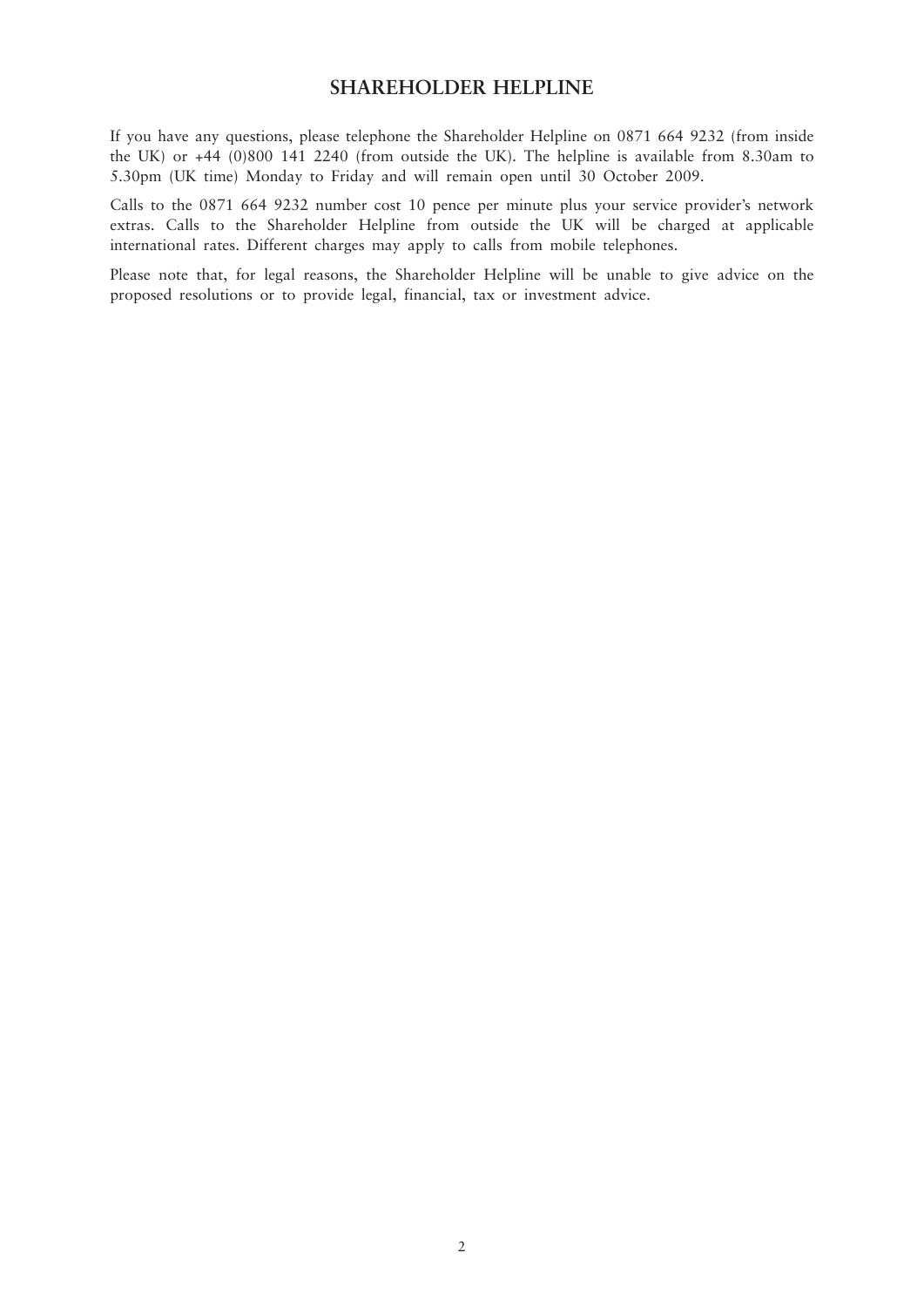# **PART 1 - LETTER FROM THE CHAIRMAN LUPUS CAPITAL**

#### **Lupus Capital plc**

*(Incorporated and registered in England and Wales with company number 02806007)*

#### **Directors: Registered office:**

Michael Jackson (Non Executive Chairman) Crusader House Keith Taylor (Chief Executive Officer) 145-157 St John Street Paul Felton-Smith (Chief Financial Officer) London EC1V 4RU Denis Mulhall (Chief Operating Officer) Roland Tate (Non Executive Director)

12 October 2009

Dear Shareholder,

I am writing to you following the requisitioning of a general meeting of the Company by Mr Greg Hutchings, a shareholder and formerly the Company's Executive Chairman, to consider substantial changes to your Board, including his reinstatement. In summary, the resolutions proposed by Mr Hutchings are to appoint himself, Giles Daubeney and Fred Hoad as directors of the Company and to remove Keith Taylor, Paul Felton-Smith, Roland Tate and me as directors of the Company. A notice of this general meeting is set out in Part 3 of this document. The general meeting will be held on Friday, 30 October 2009 at 11.00 a.m. at The Barbican Centre (Cinema 1), Silk Street, London, EC2Y 8DS.

**For the reasons set out below, your Board unanimously recommends that shareholders vote against each of the resolutions to be proposed at the general meeting.**

Your Board fully appreciates that the circumstances surrounding the departure of Mr Hutchings as a director of the Company continue to be of significant interest to shareholders. However, the Company and Mr Hutchings are both subject to a Compromise Agreement put in place at the time of Mr Hutchings' resignation, which contains (among other things) strict confidentiality terms.

Nevertheless, I hope that what follows will leave you in no doubt as to why your Board unanimously believes that the changes to your Board that Mr Hutchings is seeking would not be in the interests of your Company or its shareholders.

#### **Background**

Mr Hutchings was responsible for building the Company through a series of equity and debt funded acquisitions. However, on 1 April 2009 the Company announced that it had defaulted under its financing facilities and that it had entered into discussions with its bankers in relation to the renegotiation of those financing facilities.

During the renegotiation of these facilities, the Company was subjected to a thorough independent review by a leading firm of accountants. That review identified a number of significant issues, including the need for improved management controls and reporting systems, that would be required as part of an initiative to effect an urgent turnaround plan. Additional management resources were therefore urgently required.

On 1 July 2009 the Company announced new banking arrangements and, at the same time, that the Board was being substantially restructured. Mr Hutchings (then Executive Chairman of the Company) resigned from the Company with immediate effect. I became non-executive Chairman, Keith Taylor was appointed as Chief Executive Officer, Paul Felton-Smith was appointed as Chief Financial Officer and Denis Mulhall became Chief Operating Officer.

**Your Board believes the Board appointments announced on 1 July and the turnaround plan, since adopted, to have been necessary and proportionate responses to the situation in which the Company found itself.**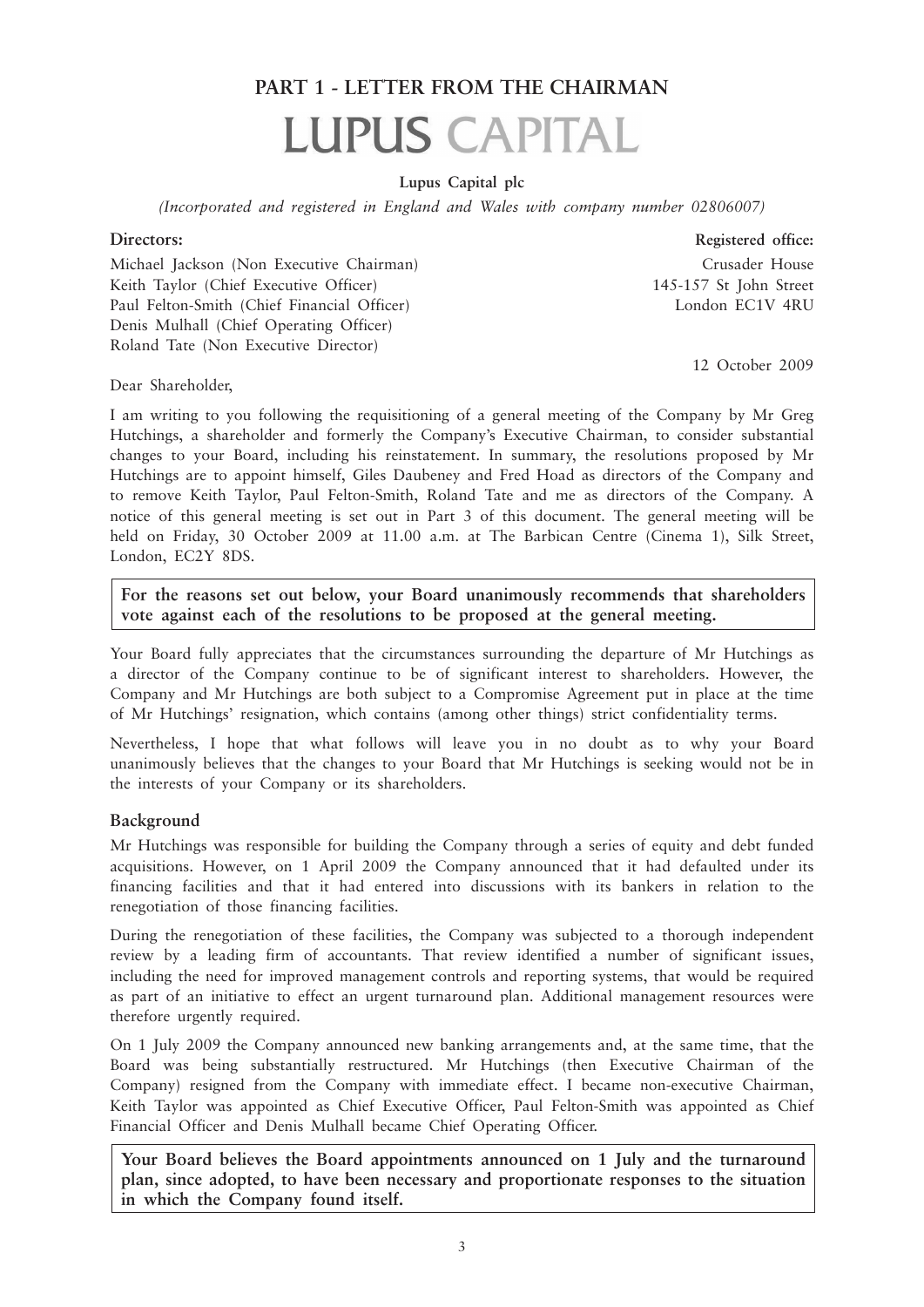#### **Your Board**

As a result of the changes to the Board on 1 July, the roles of Chairman and Chief Executive Officer (both of which were previously held by Mr Hutchings) have now been separated in line with corporate governance best practice. Commensurate with a group of this complexity, the Board also significantly strengthened the Company's executive team by appointing both a dedicated Chief Financial Officer and a dedicated Chief Operating Officer, in addition to a Chief Executive Officer.

We were particularly pleased to appoint a Chief Executive Officer of the calibre of Keith Taylor to develop and implement the required turnaround plan following the turmoil experienced earlier this year.

Since 1 July, we have also significantly strengthened the Group's operational management structures; most notably an Executive Committee has been formed to bring Group and Divisional management closer together.

**Your Board believes that the Company has the right team in place to deliver the required turnaround plan successfully and stabilise your Company.**

Meanwhile, we are conducting a rigorous process to identify the most appropriate long-term Chief Executive Officer to lead the Company once Keith Taylor and his team have completed their important work which is providing your Company with a firm foundation for the future.

Additionally, to strengthen corporate governance in the Company further, your Board commenced last month a search for a Senior Independent Director. A number of candidates have already been interviewed and we look forward to confirming the appointment of a highly regarded individual, with both industry and City experience, in that post in the near future.

**I believe that these appointments, along with the changes announced in July, will further strengthen the Board and the Company's executive team.**

#### **Committed to restoring and delivering shareholder value**

Keith Taylor, together with the Company's management, is successfully implementing the turnaround plan. This is stabilising the Company's operations, enhancing and strengthening its financial systems and controls and providing a firm foundation for improving the Company's performance. We have established specific systems to control and monitor the significant number of efficiency initiatives currently underway.

Keith Taylor and his team are also making good progress in the development of a comprehensive three-year strategic plan for the business. This plan is designed to build upon the firm foundations which have been established by the turnaround plan, with the aims of creating a leading building products business and the restoration of shareholder value.

As I have said on a number of previous occasions, I believe that the Company is already seeing early benefits from the decisive management actions that have been taken since 1 July and I am confident that these, along with other initiatives in the pipeline, will support the Group's performance into 2010 and beyond.

I am also pleased to confirm that, as previously announced on 25 September, we have concluded that the Group's capital structure, following the successful agreement of its revised banking facilities through to June 2012, is adequate, subject to the occurrence of unforeseen circumstances.

#### **Each member of your Board is firmly committed to acting in the best interests of all shareholders and to delivering enhanced shareholder value.**

#### **Supportive banking relationships**

I would also like to draw your attention to the support that the Company and your Board has received from its banks since 1 July. Shareholders will be pleased to learn that the Company's banking syndicate recently wrote to me stating that since the announcement of the Company's new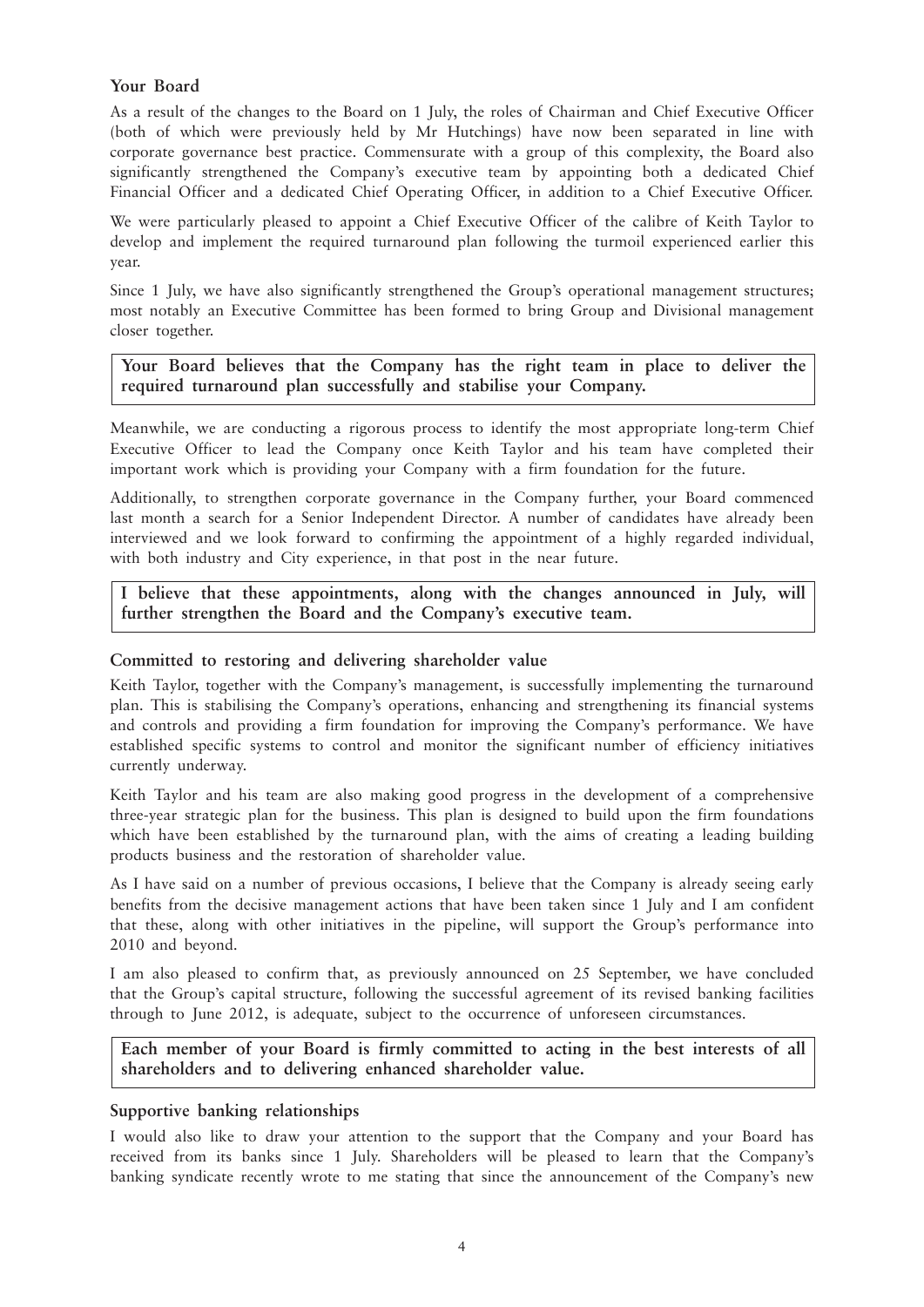banking facilities on 1 July "the Banks remain satisfied with the enhanced corporate governance structure and support the prevailing commercial strategy. We are satisfied with the current implementation of this strategy by the current Board which should facilitate the broader recovery of the Group."

The current constructive banking relationship not only provides the Company with practical flexibility on a day-to-day basis but is particularly important as the Company will, in the ordinary course, need to consider refinancing its facilities significantly in advance of their mid-2012 expiry.

**Your Board believes that it is very important for the Company and its shareholders that this constructive banking relationship continues.**

#### **Shareholder undertakings**

I am pleased to be able to tell you that we have received undertakings (which are either irrevocable or on a best endeavours basis) to vote against all of the resolutions at the general meeting from institutional shareholders representing (in aggregate) 50,826,945 shares as at the date of this letter, which equates to 39.2 per cent. of the Company's issued share capital at the date of this letter (excluding shares held by the Company in treasury).

#### **Your Board strongly recommends voting against the resolutions**

Your Board is focussed on the delivery of shareholder value and significant progress has already been made since 1 July.

Your Board and the executive team are fully supported by the Company's largest institutional shareholders (as evidenced by the shareholder undertakings representing some 39.2 per cent. of the Company's shares) and also by the Company's banks.

Your Board believes that a vote against the resolutions is a vote in favour of good corporate governance, continued operational progress and the restoration of shareholder value.

**Your Board does not consider the resolutions to be in the interests of the Company or its shareholders as a whole and the Directors unanimously recommend that shareholders vote AGAINST each of the resolutions, as they intend to do in respect of their own shareholdings.**

Yours faithfully,

**MICHAEL JACKSON Chairman**

**Statement from the Requisitionists\***

The Requisitionists have requested that the Company circulates the statement set out in Part 2 of this Circular. The Company is legally required to circulate that statement to you, but your Board would like to make clear that **the statement is not endorsed by your Board and neither your Board nor the Company is responsible for the contents of that document or any inaccurate or misleading statements contained therein**.

\* the written requisition was received from three shareholders (Greg Hutchings, Walbrook Trustees (Guernsey) Limited and Alliance Trust Pensions Limited (GF Hutchings))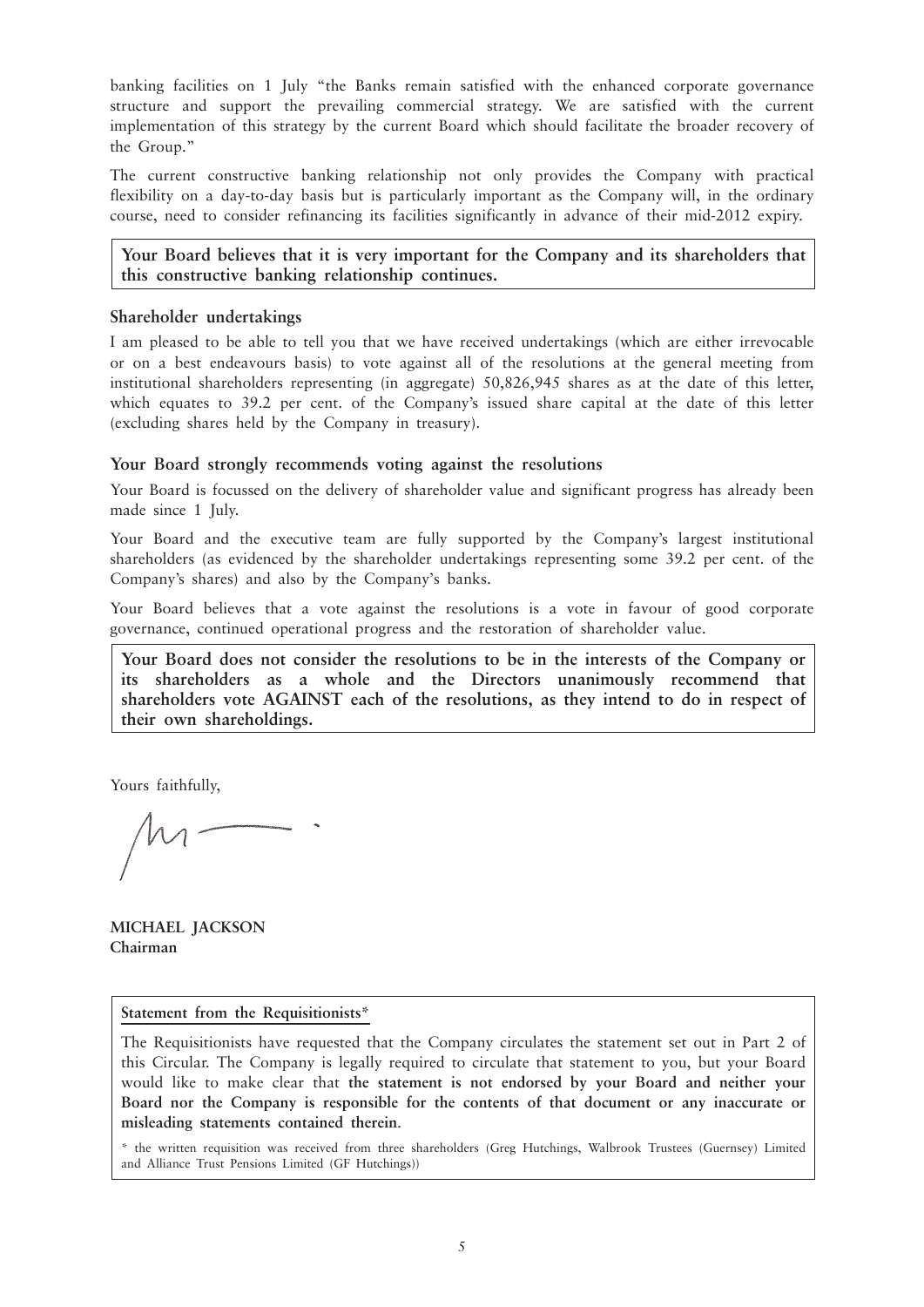# **PART 2 – LETTER FROM GREG HUTCHINGS (REQUESTED TO BE CIRCULATED TO SHAREHOLDERS BY GREG HUTCHINGS, WALBROOK TRUSTEES (GUERNSEY) LIMITED AND ALLIANCE TRUST PENSIONS LIMITED (G F HUTCHINGS)**

"12/10/09

Dear Shareholder,

I would really appreciate being in direct touch with you and would be grateful if you could contact me at **www.gregegm.com or greg@gregegm.com.**

#### **THIS IS IMPORTANT TO THE FUTURE OF YOUR LUPUS SHAREHOLDING.**

As you are aware, Lupus was affected firstly by the strength of the dollar which increased debts notionally as at 31 December 2008, causing a bank covenant breach, and secondly by the worldwide recession in the building products market. Nevertheless, under my management the cost base was cut with employees reduced by almost 30%. I produced record sales, pre-tax profits and earnings per share, yet again, for 2008 ensuring that Lupus was well placed to weather the recession. It should be pleasing for shareholders to note that on 25 September the new Board stated the "group's operations are beginning to reflect the benefits of the actions taken to date" – thus carrying on my management team's planning and ongoing initiatives. No turnaround requirements were mentioned. The bank syndicate, who together with KPMG closely examined Lupus, **has firmly committed to refinance the company for a three year term.** Material terms and conditions were announced on 1 July. Banking facilities through to 2012 were **re-confirmed** on 25 September.

#### **At the AGM on 29 July many things were made clearer by the new board:**

- Lupus had two new directors who are turnaround managers that were selected and appointed at the behest of the bank syndicate: The non-executive directors Messer's Jackson and Tate readily accepted them as sole candidates.
- The opinions of the banks and mine (representing the company and shareholders) on the necessity and costs of turnaround appointments were different; consequently Mr Jackson said I became a "casualty of the process" and my contract was terminated.
- Denis Mulhall had to relinquish his CFO position to an interim manager.
- Fred Hoad (a long established non-executive director) resigned at the AGM.
- It was not clear why Mr. Jackson asked shareholders to vote for the re-election of the interim turnaround CEO and CFO without freely explaining details of their financial remuneration.
- Mr Taylor stated that his main qualification is as a turnaround manager and that he was not looking for a long term role at Lupus.
- The new directors own no Lupus shares.

**I have always maintained that THIS IS NOT A BUSINESS THAT NEEDS A TURNAROUND. HOWEVER** Mr. Jackson told shareholders that part of Mr. Taylor's role is keeping the banks safe. A worry was the possibility of prematurely returning cash to the banks with a rights issue (now stated unnecessary), other capital raising or a dollar /pound debt swap. These, in my opinion, would be punitive for shareholders at this stage.

**The time must have come**, now that the operational and financial aspects of the business review for the banks is complete, that the banks have satisfied themselves Lupus is an excellent company and they should want the reinstatement of my experienced successful team and me for the benefit of shareholders and themselves. With the interim turnaround appointees tasks now fulfilled, is the cost of alternative recruitment, unknown new management abilities, loss of proven skilled management accredited with "admirable stewardship" worth the risk to shareholders and the banks ?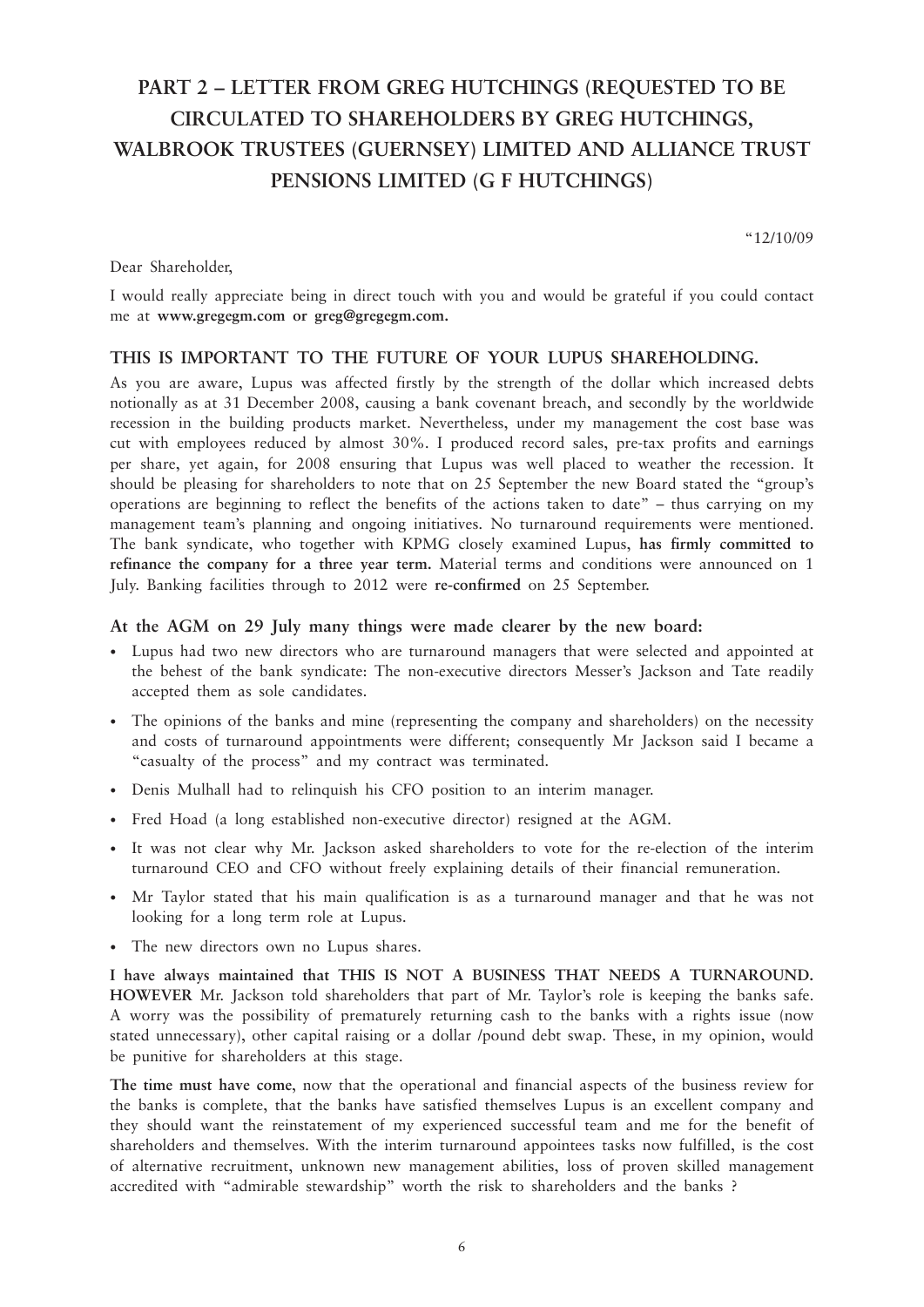**The fundamental issue** is that the objectives of the shareholders as represented by me and almost all the shareholders speaking at the AGM were not in tandem with the new Board. As a result of this dissatisfaction and recent press speculation I would like to ask you to vote in favour of these resolutions in order to give the management of Lupus back to the successful team that effectively founded your group.

- **Firstly**, the removal of the bank's two turnaround Directors (Messer's Taylor & Felton-Smith) who have acknowledged that my team and I have done a "wonderful job of screwing down costs" and a "cracking job" presenting Lupus as an excellent, well managed company.
- **Secondly**, the removal of the two current non-executive directors (Messer's Jackson & Tate) because they accepted, together with the associated fees and rewards, what I genuinely considered were two unnecessary expensive board level turnaround appointments as CEO and CFO. Consequently I left the company and Mr. Mulhall relinquished his CFO position.
- **Thirdly**, the appointments of myself as Chairman, Giles Daubeney as senior non-executive director (he is COO of Robert Walters plc, a publicly quoted executive search company with worldwide operations ) and Fred Hoad as a non-executive director.

I would like to ensure current people with Lupus remain and fulfil other key Board positions of CEO, CFO and non-executive Director.

**I strongly urge you to support these proposals** that give the running of Lupus back to directors who not only represent the interests of shareholders but have a personal financial commitment of almost £9m invested (over 11% shareholding). I feel a huge sense of responsibility for fellow shareholders who like me have bought shares at 140p and 180p. I am determined that Lupus will emerge from the recession stronger, and, under my management team's control we will endeavour to repay shareholders, and banks, trust by continuing with my disciplined approach to cost control as well as acquiring, integrating, operating, building and developing businesses. We have over 20 years of public company (including FTSE 100) management experience, have run Lupus effectively despite the recession and produced record 2008 results.

**IF YOU HOLD SHARES THROUGH A NOMINEE OR OTHER ACCOUNT YOU SHOULD URGENTLY CONTACT YOUR ADVISER SO THEY HAVE TIME TO VOTE PER YOUR INSTRUCTIONS.**

| Notable dates / closing prices                                   | (Source: LSE website)<br>for Lupus Shares) |
|------------------------------------------------------------------|--------------------------------------------|
| 30 June:                                                         | 24p                                        |
| 1 July (my leaving and refinancing announced):                   | 16p                                        |
| 1 September (my large share purchase announced):                 | 29p                                        |
| 25 September (closing price before announcement of Requisition): | 29p                                        |
| 28 September (first full trading day following Requisition):     | 34p                                        |

**Your help and support is vital**. Please check **www.gregegm.com** regularly for updates. I would be happy to answer questions and provide information of how you can help.

Yours sincerely

Hitchings

Greg Hutchings"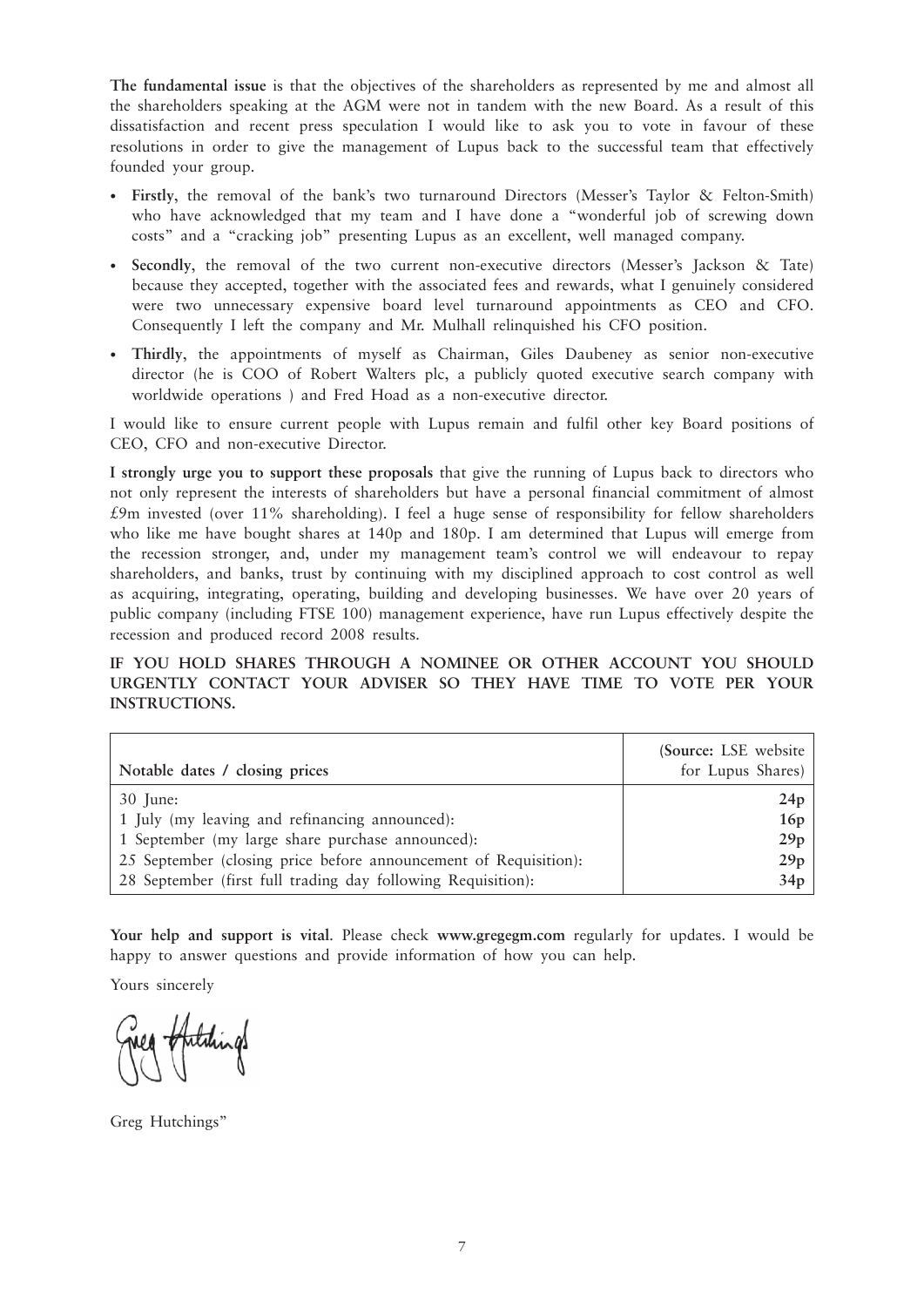#### **PART 3 – NOTICE OF GENERAL MEETING**

#### **Lupus Capital plc**

*(Registered in England and Wales with company number 02806007)*

Notice is hereby given that a General Meeting of Lupus Capital plc (the "Company") will be held at The Barbican Centre (Cinema 1), Silk Street, London, EC2Y 8DS on 30 October 2009 at 11.00 a.m., for the following purposes:

To consider and, if thought fit, approve the following ordinary resolutions:

- 1. THAT Mr. Greg Hutchings be appointed as a director of the Company with immediate effect.
- 2. THAT Mr. Giles Daubeney be appointed as a director of the Company with immediate effect.
- 3. THAT Mr. Fred Hoad be appointed as a director of the Company with immediate effect.
- 4. THAT in accordance with section 168 of the Companies Act 2006 Mr. Keith Taylor be removed from office as a director of the Company with immediate effect.
- 5. THAT in accordance with section 168 of the Companies Act 2006 Mr. Paul Felton-Smith be removed from office as a director of the Company with immediate effect.
- 6. THAT in accordance with section 168 of the Companies Act 2006 Mr. Michael Jackson be removed from office as a director of the Company with immediate effect.
- 7. THAT in accordance with section 168 of the Companies Act 2006 Mr. Roland Tate be removed from office as a director of the Company with immediate effect.
- 8. THAT in accordance with section 168 of the Companies Act 2006, any director (excluding the persons named in ordinary resolutions numbered  $1 - 3$  above) appointed to the Board of the Company between 25 September 2009 and the conclusion of the general meeting convened to consider the above resolutions be removed from office as a director of the Company with immediate effect.

By order of the Board

**Cavendish Administration Limited Registered Office** Company Secretary Crusader House 12 October 2009 145 – 157 St. John Street

London EC1V 4RU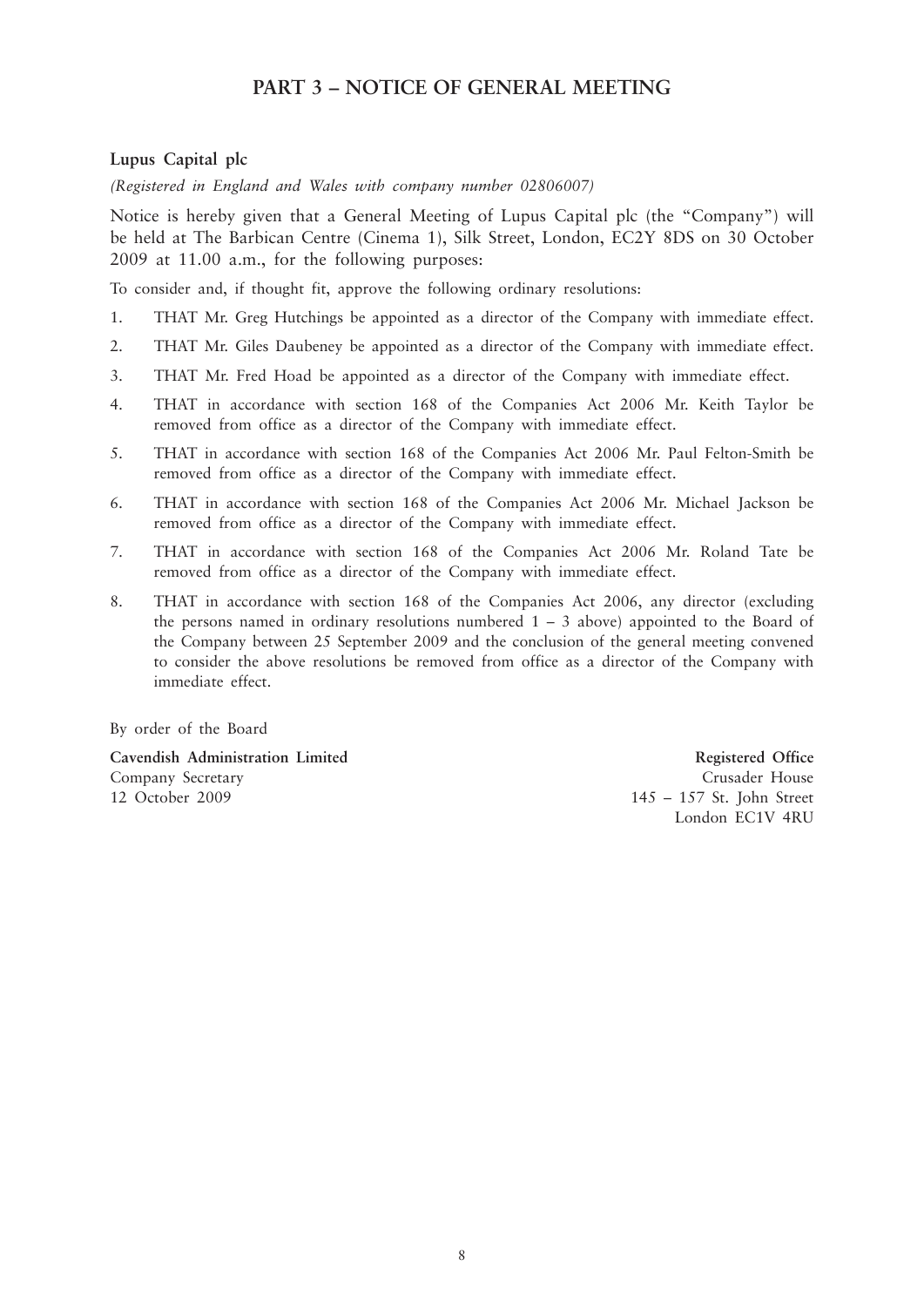#### **Notice of General Meeting continued**

#### Notes:

- 1. Voting at the General Meeting in respect of each Resolution will be conducted by way of a poll. On a poll, each shareholder has one vote for every share he or she holds. The Board believes that this is the most fair and democratic approach since it allows all shareholders to have their votes counted whether or not they are able to attend the General Meeting and it is in line with best practice.
- 2. A member of the Company entitled to attend and vote at the General Meeting is entitled to appoint one or more proxies to exercise all or any of his rights to attend, speak and vote on his behalf at the General Meeting. A proxy need not be a member of the Company. A form of proxy which may be used to make such appointment and give proxy voting instructions is enclosed with this notice. If you do not have a form of proxy and believe you should have one, please contact Capita Registrars on 0871 664 9232 (from within the UK, calls to this number cost 10 pence per minute plus your service provider's network extras) (or from outside the UK on +44 (0) 800 141 2240) between 8.30 a.m. and 5.30 p.m. (UK time), Monday to Friday.
- 3. A member of the Company may appoint more than one proxy in relation to the General Meeting provided that each proxy is appointed to exercise the rights attached to a different share or different shares held by that member. To do so, a separate form of proxy must be completed for each proxy appointed by a member of the Company, indicating the number of shares in respect of which each proxy is authorised to act. Additional forms of proxy can be obtained from Capita Registrars on 0871 664 9232 (from within the UK, calls to this number cost 10 pence per minute plus your service provider's network extras) (or from outside the UK on +44 (0) 800 141 2240) between 8.30 a.m. and 5.30 p.m. (UK time), Monday to Friday.
- 4. To be valid, a form(s) of proxy and any power of attorney or other authority under which it/they is/are signed (or a duly certified copy of such authority) must be lodged by post or by hand with Capita Registrars (Proxies), The Registry, 34 Beckenham Road, Kent BR3 4TU (or by using the reply paid envelope enclosed) to arrive no later than 11.00 a.m. on 28 October 2009.
- 5. In the case of a member of the Company which is a company, forms of proxy must be executed either: (i) under its common seal; or (ii) signed on its behalf by a duly authorised officer, representative or attorney of that company, whose capacity should be stated.
- 6. Any corporation which is a member of the Company can appoint one or more corporate representatives who may exercise on its behalf all of its powers as a member provided that they do not do so in relation to the same shares.
- 7. CREST members who wish to appoint a proxy or proxies through the CREST electronic proxy appointment service may do so for the General Meeting and any adjournment(s) thereof by using the procedures described in the CREST Manual. CREST personal members or other CREST sponsored members, and those CREST members who have appointed a voting service provider(s), should refer to their CREST sponsor or voting service provider(s), who will be able to take the appropriate action on their behalf.
- 8. In order for a proxy appointment or instruction made using the CREST service to be valid, the appropriate CREST message (a "CREST Proxy Instruction") must be properly authenticated in accordance with Euroclear UK & Ireland Limited's specifications and must contain the information required for such instruction, as described in the CREST Manual. The message, regardless of whether it constitutes the appointment of a proxy or is an amendment to the instruction given to a previously appointed proxy must, to be valid, be transmitted so as to be received by the Company's agent, Capita Registrars (CREST ID: RA 10) by the latest time for receipt of proxy appointments specified in this Notice of General Meeting. For this purpose, the time of receipt will be taken to be the time (as determined by the time stamp applied to the message by the CREST Applications Host) from which the Company's agent is able to retrieve the message by enquiry to CREST in the manner prescribed by CREST. After this time any change of instructions to proxies appointed through CREST should be communicated to the appointee through other means.
- 9. CREST members and, where applicable, their CREST sponsors or voting service providers should note that Euroclear UK & Ireland Limited does not make available special procedures in CREST for any particular messages. Normal system timings and limitations will therefore apply in relation to the input of CREST Proxy Instructions. It is the responsibility of the CREST member concerned to take (or, if the CREST member is a CREST personal member or sponsored member or has appointed a voting service provider(s), to procure that his CREST sponsor or voting service provider(s) take(s)) such action as shall be necessary to ensure that a message is transmitted by means of the CREST system by any particular time. In this connection, CREST members and, where applicable, the CREST sponsors or voting service providers are referred, in particular, to those sections of the CREST Manual concerning practical limitations of the CREST system and timings.
- 10. The Company may treat as invalid a CREST Proxy Instruction in the circumstances set out in Regulation  $35(5)(a)$  of the Uncertificated Securities Regulations 2001.
- 11. The return of a completed form of proxy, other such instrument or any CREST Proxy Instruction (as described in paragraphs 7 to 9 above) will not prevent a member of the Company from attending the General Meeting and voting in person if he wishes to.
- 12. If you submit more than one valid proxy appointment in relation to the same share or shares, the appointment received last before the latest time for the receipt of proxies (as set out in Note 4 above) will take precedence.
- 13. In the case of joint holdings any one holder may sign the enclosed form of proxy. The vote of the senior joint holder who tenders a vote, whether in person or by proxy, will be accepted to the exclusion of the votes of the other joint holders and for this purpose seniority will be determined by the order in which the names stand in the register of members in respect of the joint holding.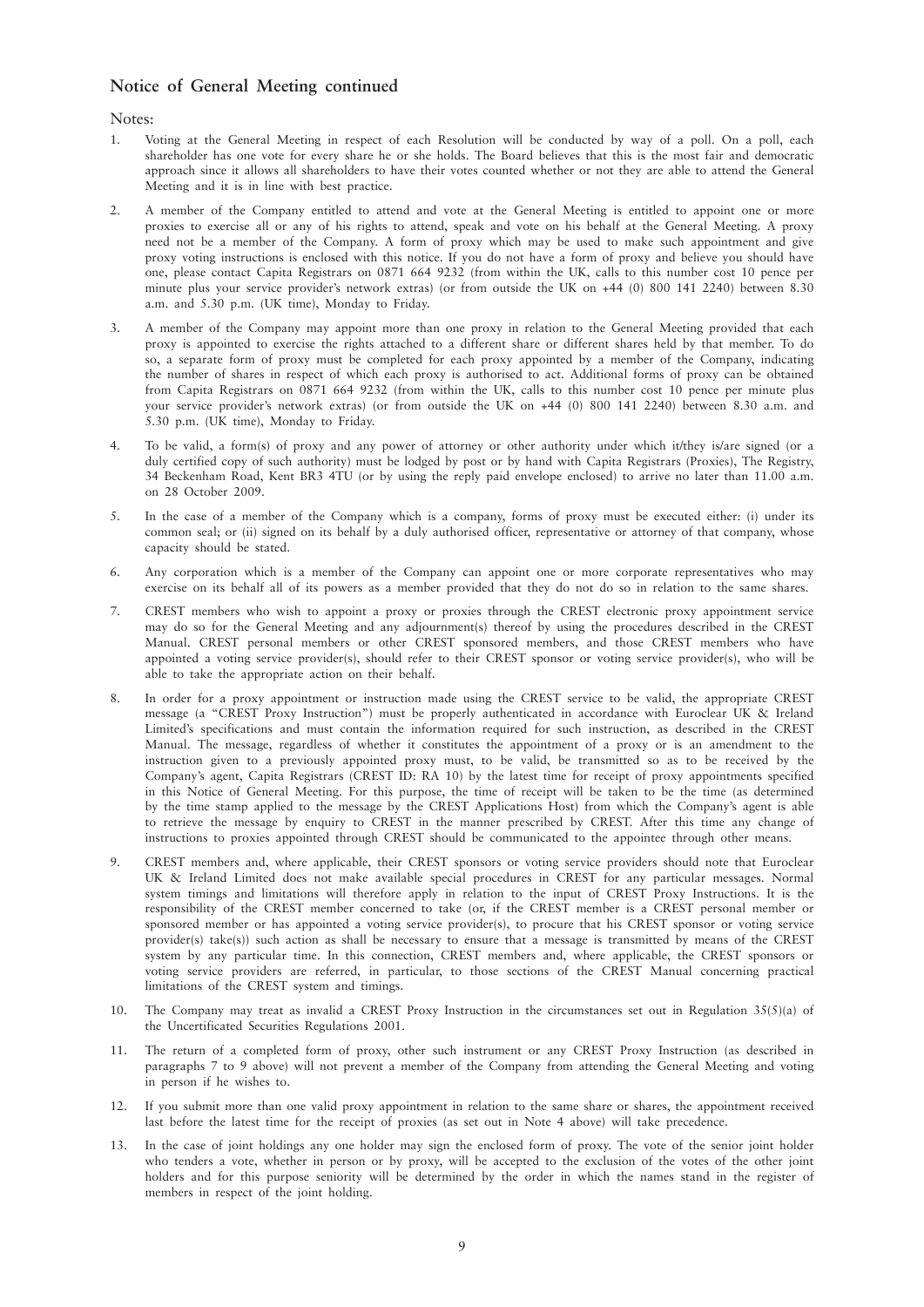- 14. A vote withheld is not a vote in law, which means that the vote will not be counted in the calculation of the proportion of votes for and against the Resolution. If no voting indication is given or if you complete the column marked "Discretionary" on the enclosed form of proxy, the proxy may vote or abstain from voting as he or she thinks fit on the specified Resolutions. Unless instructed otherwise, the proxy may also vote or abstain from voting as he or she thinks fit on any other business (including, without limitation, any resolution to amend a Resolution or to adjourn the General Meeting) which may properly come before the General Meeting.
- 15. To be entitled to attend and vote at the General Meeting (and for the purpose of the determination by the Company of the votes they may cast), members must be registered in the Register of Members of the Company at 6.00 p.m. on 28 October 2009 (or, in the event of any adjournment, 48 hours (disregarding any part of any day that is not a working day) before the time of the adjourned meeting). Changes to the Register of Members after the relevant deadline shall be disregarded in determining the rights of any person to attend and vote at the meeting.
- 16. As at 9 October 2009 (being the business day prior to the publication of this Notice) the Company's issued share capital consisted of 137,287,481 ordinary shares of 5 pence each carrying one vote each, of which 7,446,683 were held in treasury. Accordingly, the total voting rights in the Company as at 9 October 2009 were 129,840,798.